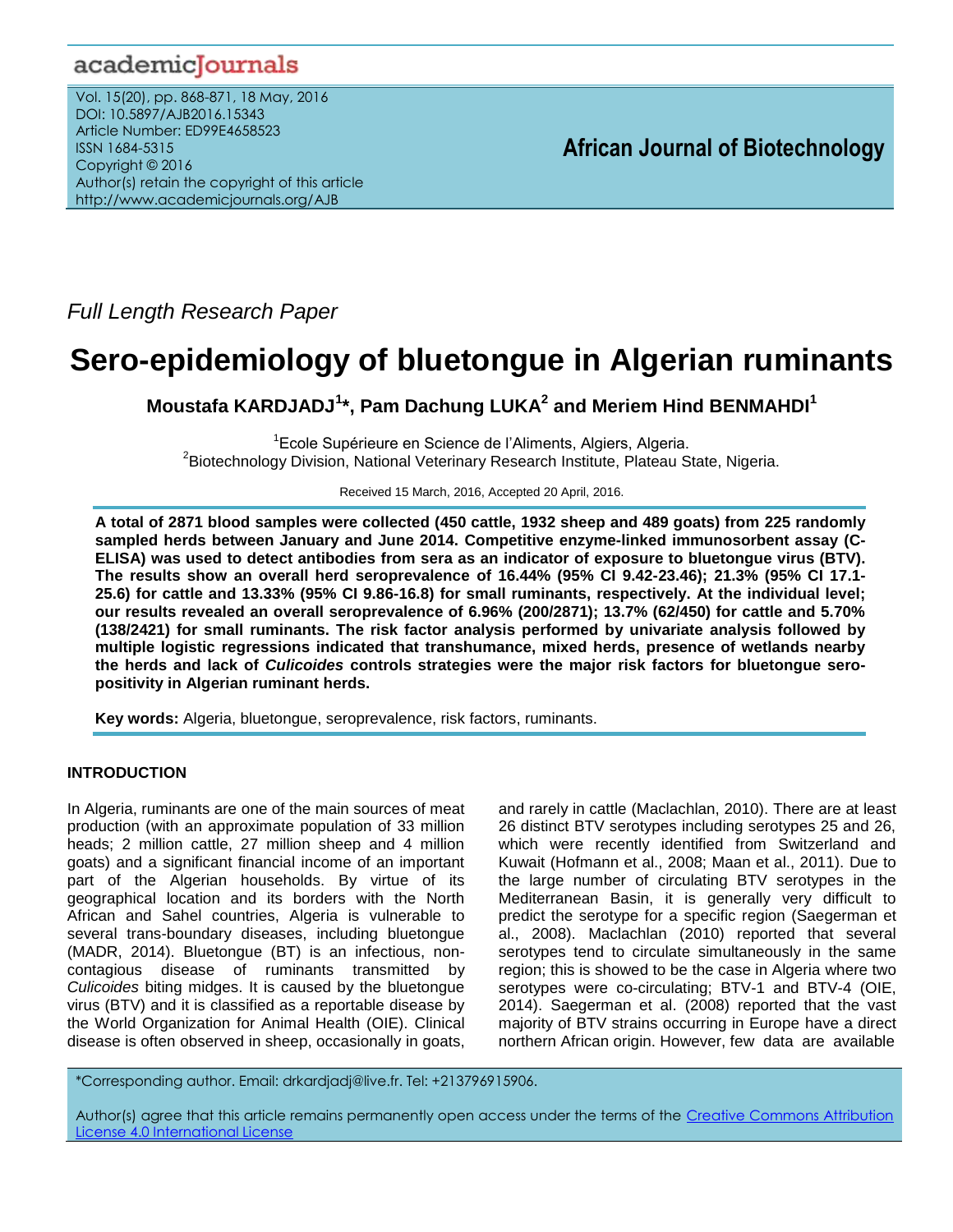on BTV epidemiology in North Africa including Algeria. Therefore, the objectives of the present study were to estimate the bluetongue seroprevalence in Algerian ruminants, to describe its distribution and classify the risk factors associated with bluetongue herd seropositivity.

There is no well-defined control strategy for bluetongue in Algeria and vaccination against bluetongue is forbidden. The diagnosis of bluetongue in Algeria includes early recognition and notification of a suspect clinical situation by the field veterinarians and laboratory tests on blood to detect the specific antibodies (MADR, 2014). Furthermore; entomological monitoring for *Culicoides* research was recently set in the country in order to improve the efficiency of the *Culicoides* control operations by the appropriate use of insecticide (MADR, 2014).

## **MATERIALS AND METHODS**

#### **Study area and design**

Algeria is located between latitudes 19°N and 37°N and longitudes 9°W and 12°E. It is the largest country in Africa. It has a long coastline at the Mediterranean Sea; most of the coastal area (northern region) is hilly, sometimes even mountainous. South of the northern region is a steppe; farther south, there is the Sahara desert. Administratively, Algeria is divided into 48 districts but for the present study purposes and according to geographical and farming management specificity, five regions were delimited and each region contained 7 to 12 districts; north-central (35.3°-36.8°N and 1°E-4.7°E), north-western (35°-36.3°N and 2°W-1°E), northeastern (35.3°-37°N and 4.7°E-8.5°E), steppe (33°-35.3°N and 2°W-8.5°E) and Sahara region (19°-33°N and 8.8°W-12°E).

A cross sectional study with a two-stage selection design as described by Toma et al. (2009) was carried out across the country between January and June 2014 to investigate BTV seroepidemiology in Algerian ruminants. The flock size (n = 225 herds; 150 small ruminants herds +75 cattle herds) was determined at a 95% confidence level using a 15% expected prevalence (Madani et al., 2011) and an absolute precision of 4%. Herds were selected from each region using random numbers generated by an electronic calculator; within each flock, animals were selected randomly by lottery. Ruminant owners participating in the study were informed about the purpose of the study and their verbal agreement was obtained. A questionnaire including individual and herd management risk factor attributes was administrated at all selected herds.

The questionnaire took account of species, age, sex, herd size, type of herd, contact with other flocks (yes or no), *Culicoides* control (use of insecticide or not) and the presence of nearby wetlands (yes or no).

#### **Laboratory analysis and statistical analysis**

A total of 2871 blood samples were collected (450 cattle, 1932 sheep and 489 goats) by jugular vein puncture in 5 ml sterile vaccutainer tubes using venoject needles (Venoject, UK). Blood samples were transported on ice for analysis. A competitive enzyme-linked immune-sorbent assay (c-ELISA) was performed using a commercially available BTV antibody c-ELISA Kit (Veterinary Medical Research and Development Laboratory, USA). The sera were screened for IgG anti-VP7-BTV antibodies according to the manufacturer recommendations.

For the risk factor analysis, an initial exploratory analysis of the data (univariable) was conducted for the selection of variables with *P* ≤ 0.2 by chi-square test or Fisher's exact test. Subsequently, the variables that passed this cut-off were subjected to multivariable logistic regression (Hosmer and Lemeshow, 2000). The fit of the final model was verified using Hosmer and Lemeshow test, and collinearity between independent variables was verified by a correlation analysis. For those variables with a strong collinearity (correlation coefficient > 0.9), one of the two variables was excluded from the multiple analysis according to the biological plausibility (Dohoo et al., 1996). Confounding was assessed by monitoring the changes in the model parameters when adding new variables. The calculations were performed using SPSS software version 20.0.

Confidence Interval (CI) at  $95\% = P +/-$  Pa, where P is the obtained Prevalence and Pa is the absolute precision was calculated for a two-stage random sampling, taking into account the variability that is likely to exist between and within flocks, using the following formula:

$$
\mathsf{Pa} = 2^* \sqrt{(1 + pm) * \frac{\mathsf{P}(1 - \mathsf{P})}{\mathsf{nm}}}
$$

Where, *p* is a within-class coefficient, n is the flock size and m is the mean of sampled animals within each flock (Toma et al., 2009).

## **RESULTS AND DISCUSSION**

Bluetongue is a great veterinary concern to small ruminant producers, wildlife managers and veterinary diagnosticians because of the frequent occurrence of outbreaks among domestic and wild ruminants in geographical regions previously known to be BT-free (Saegerman et al., 2008). According to recent studies (Mellor et al., 2008; Maclachlan, 2010), there was an evidence of occurrence of BT disease in tropical and subtropical countries. In these areas the disease appears sub-clinically and did not attract attention, in such circumstances, the presence of the virus is often confirmed via serological evidence.

The serological evidence of BTV exposure was observed in 37 (17 cattle and 20 small ruminants herds) out of 225 herds accounting for 16.44% (95% CI 9.42- 23.46) herd seroprevalence; 21.3% (95% CI 17.1-25.6) for cattle and 13.33% (95% CI 9.86-16.8) for small ruminants. The difference observed between the herd seroprevalence within the studied regions (Table 1) were not significant (*P*>0.05). At the individual level our results revealed an individual seroprevalence of 6.96% (200/2871); 13.7% (62/450) for cattle and 5.70% (138/2421) for small ruminants. This means a significant reduction in the seroprevalence compared to that stated by Madani et al*.* (2011) that report 15.58%, suggesting an improvement of the sanitary status after some years of vector control strategies.

The findings of this study also suggested that antibodies to bluetongue virus in Algeria are widely distributed nationally among sheep, goats and cattle. This is in agreement with previous studies by Madani et al. (2011). Seropositivity in ruminants re-established the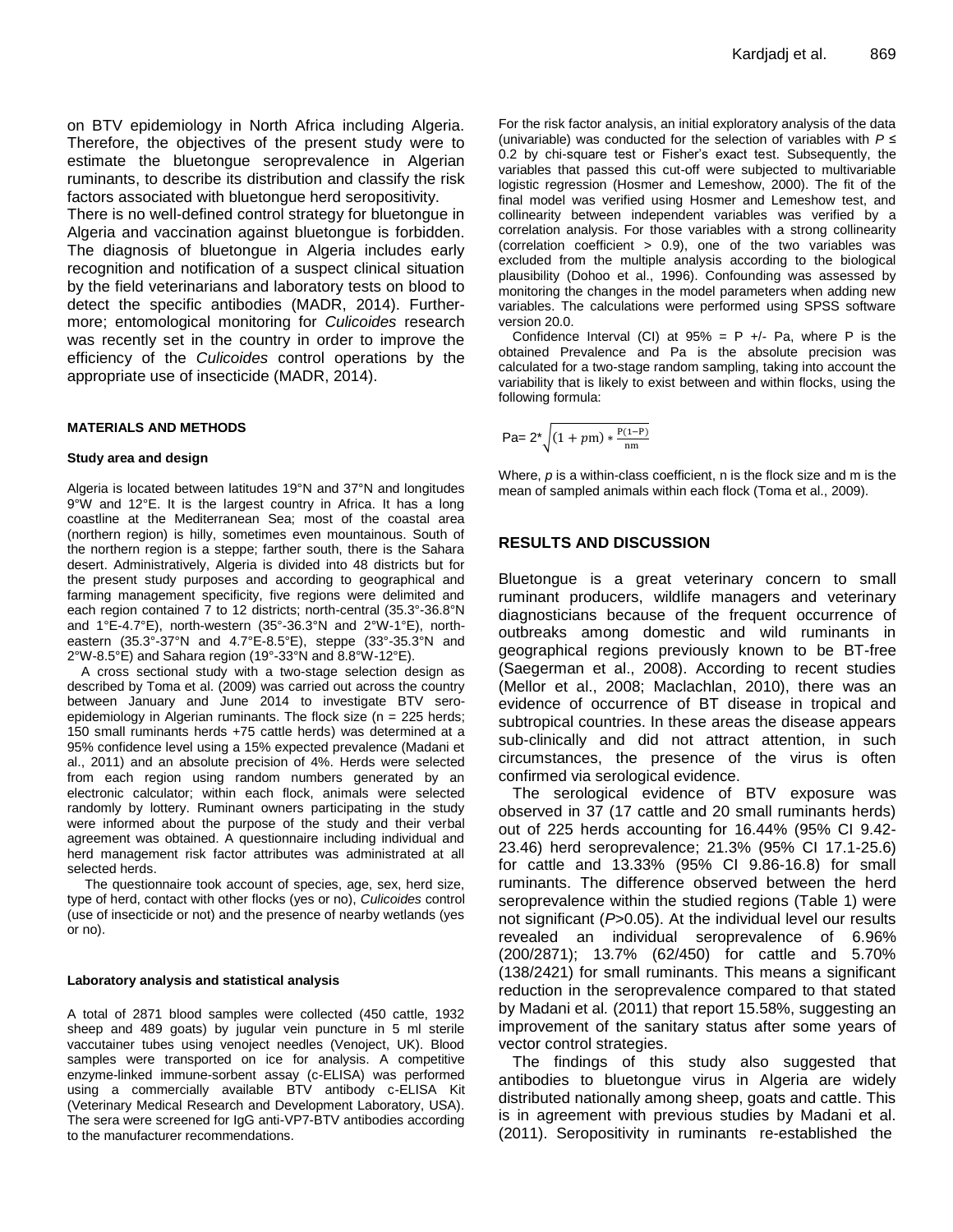|                                |                                             | <b>Small ruminants</b>  |                                 |         | <b>Cattle</b>                                   |                                 |         |
|--------------------------------|---------------------------------------------|-------------------------|---------------------------------|---------|-------------------------------------------------|---------------------------------|---------|
| Variable                       | <b>Categories</b>                           | No. of herds<br>sampled | No. of<br>positive<br>herds (%) | P       | No. of<br>herds<br>sampled                      | No. of<br>positive<br>herds (%) | P       |
| Region                         | North-Cenral                                | 20                      | 3(15%)                          |         | 20                                              | 4 (20%)                         |         |
|                                | North-Western                               | 17                      | 3 (17.64%)                      |         | 20                                              | 4 (20%)                         | 0.59    |
|                                | North-Eastern                               | 23                      | 6(26.08%)                       |         | 20                                              | 6 (30%)                         |         |
|                                | Steppe                                      | 80                      | 7(8.75%)                        | $0.09*$ | 15                                              | 3(15%)                          |         |
|                                | Sahara                                      | 10                      | $1(10\%)$                       |         | There was no cattle in<br>sahara                |                                 |         |
| Herd size                      | Small herds                                 | 69                      | $9(13.04\%)$                    |         | 57                                              | 12 (21.06%)                     | 0.34    |
|                                | Large herds                                 | 81                      | 11 (13.6%)                      | 0.34    | 18                                              | 5(27.7%)                        |         |
| Type of herds                  | Sheep or cattle herds<br>Mixed herds        | 99<br>51                | 14 (14.14%)<br>6 (11.76%)       | $0.12*$ | 44<br>31                                        | 6(13.6%)<br>11 (35.5%)          | $0.02*$ |
| Grazing system                 | Sedentary herds<br><b>Transhumant herds</b> | 118<br>32               | 13 (11%)<br>7 (21.87%)          | $0.03*$ | There was no transhumnt<br>in cattle in Algeria |                                 |         |
| with<br>Contact<br>other herds | No<br>Yes                                   | 36<br>114               | 2(5.55%)<br>18 (15.78%)         | $0.13*$ | 19<br>56                                        | 3(15.8%)<br>14 (25%)            | $0.11*$ |
| Culicoides<br>control          | <b>No</b>                                   | 114                     | $1(0.9\%)$                      |         | 52                                              | 15 (28.8%)                      |         |
|                                | Yes                                         | 36                      | 19 (52.77%)                     | $0.00*$ | 23                                              | 2(8.7%)                         | $0.01*$ |
| Wetlands nearby                | No<br>Tes                                   | 94<br>56                | 8 (8.51%)<br>12 (21.42%)        | $0.01*$ | 48<br>27                                        | 8 (16.7%)<br>9(33.3%)           | $0.01*$ |

**Table 1.** Univariable analysis for risk factors associated with bluetongue herd seropositivity.

\*Variables selected and used in the multiple analysis (*P* ≤ 0.2).

circulation of BTV in Algeria (Wilson and Mellor, 2009; Madani et al., 2011). However, to avoid the menace of BT outbreaks in the future, more surveillance of the disease incidence and entomological data should be encouraged and general preparedness to counter outbreaks be advocated (Wilson and Mellor, 2009*).*

At the end of the univariate analysis (Table 1); region, type of herds, grazing system, contact with other herds, *Culicoides* control and the presence of wetlands nearby were subjected to logistic regression for the risk factor study as potential risk factors. However, the risk factor analysis using multivariable logistic regression (Table 2) did recognize the transhumance, mixed herds, *Culicoides* control and the presence of wetlands nearby as risk factors for bluetongue seropositivity in Algerian ruminants herds.

In the present study the risk of bluetongue seropositivity in small ruminants herds was 2.44 (95% CI 1.30-3.58; P = 0.041) times higher in transhumant herds than in sedentary herds. This could be attributed to the fact that the transhumant movement of herds from dry area to wetlands increased the risk of vector exposure and BTV transmission. Arguably, transhumant herds experience transportation stress, underlying parasitic infection and other predisposing factors which might lower individual or herd immunity and thereby increased the susceptibility of animals to the infection (Mellor et al., 2008).

Likewise the odd ratio for cattle and small ruminants was 2. 19 (95% CI 1.02-3.36; P = 0.03) and 3. 39 (95% CI 1.20-5.48;  $P = 0.023$ ) times higher in regions nearby wetlands than in dry areas. Climatic factors play an important role in the occurrence of BTV infection in animals and influence the size of vector populations (Mellor et al., 2008). Although more than 1000 species of *Culicoides* are known worldwide, relatively few of these species have been incriminated as BTV vectors; species of vector insects that transmit BTV differ amongst regions. *Culicoides imicola* is the traditional African-Asian vector of BTV (Tabachnick, 2004). Our study shows that the preventive measures, such as routine application of anti-*Culicoides* insecticide such as *deltamethrin* in the selected herds by spraying or dipping decreased the odds for bluetongue seropositivity, respectively for cattle